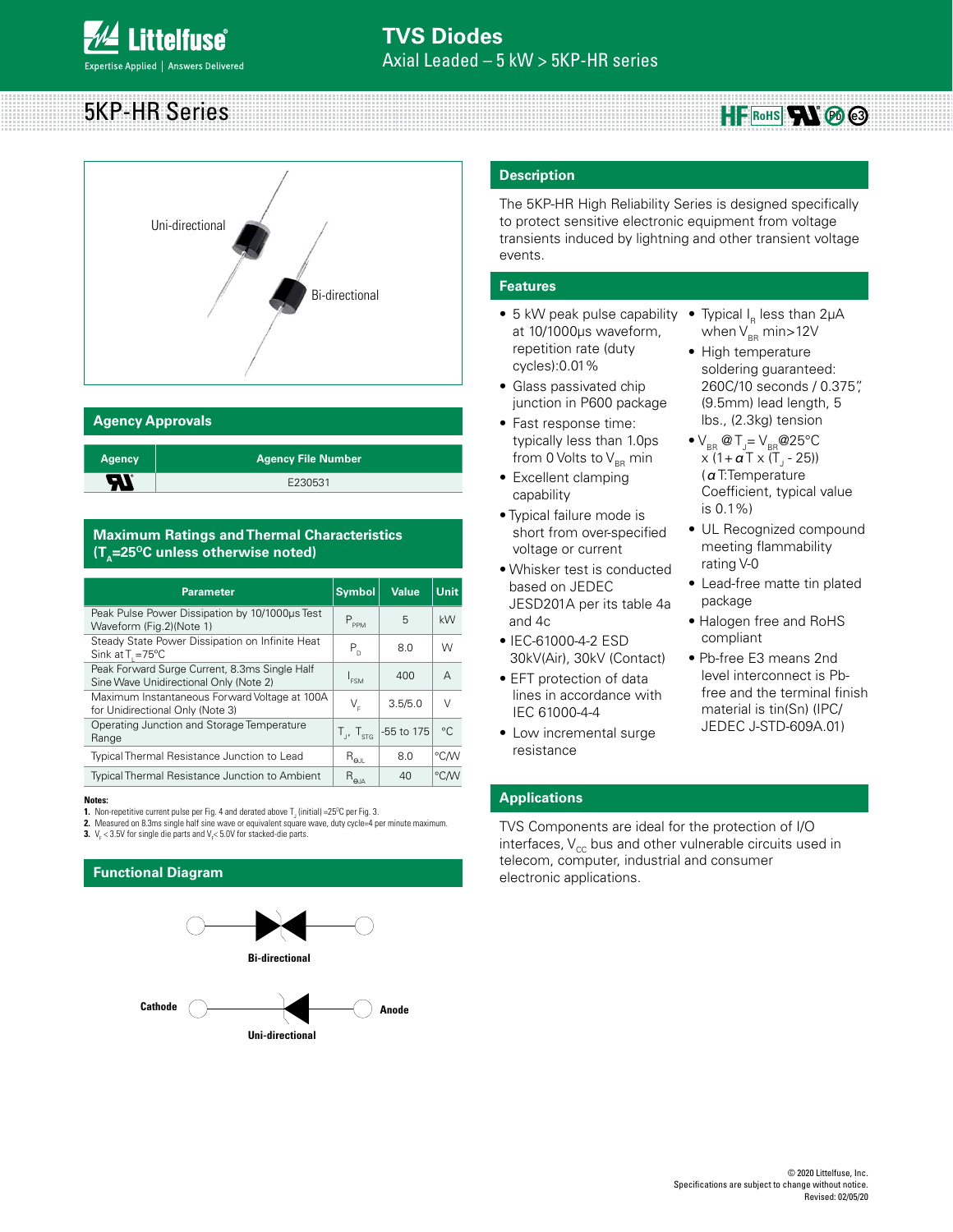

## Axial Leaded – 5 kW > 5KP-HR series **TVS Diodes**

|                                |                               | Electrical Characteristics (T <sub>A</sub> =25°C unless otherwise noted) |            |                                                                    |                                     |                                                                         |                                                |                                                                  |                                      |
|--------------------------------|-------------------------------|--------------------------------------------------------------------------|------------|--------------------------------------------------------------------|-------------------------------------|-------------------------------------------------------------------------|------------------------------------------------|------------------------------------------------------------------|--------------------------------------|
| Part<br><b>Number</b><br>(Uni) | Part<br><b>Number</b><br>(Bi) | <b>Reverse Stand</b><br>off Voltage V <sub>R</sub><br>(Volts)            |            | <b>Breakdown</b><br>Voltage V <sub>BR</sub><br>(Volts) $@I_{\tau}$ | <b>Test</b><br><b>Current</b><br>ι, | <b>Maximum</b><br><b>Clamping</b><br><b>Voltage</b><br>$V_c$ @ $I_{PP}$ | <b>Maximum</b><br>Peak<br><b>Pulse Current</b> | <b>Maximum</b><br><b>Reverse</b><br><b>Leakage</b><br>$I_R @V_R$ | <b>Agency</b><br>Recognition<br>न्ना |
|                                |                               |                                                                          | <b>MIN</b> | <b>MAX</b>                                                         | (mA)                                | (V)                                                                     | $I_{\text{pp}}(A)$                             | $(\mu A)$                                                        |                                      |
| 5KP5.0A-HR                     | 5KP5.0CA-HR                   | 5.0                                                                      | 6.40       | 7.00                                                               | 50                                  | 9.2                                                                     | 554.3                                          | 5000                                                             | X                                    |
| 5KP6.0A-HR                     | 5KP6.0CA-HR                   | 6.0                                                                      | 6.67       | 7.37                                                               | 50                                  | 10.3                                                                    | 495.1                                          | 5000                                                             | X                                    |
| 5KP6.5A-HR                     | 5KP6.5CA-HR                   | 6.5                                                                      | 7.22       | 7.98                                                               | 50                                  | 11.2                                                                    | 455.4                                          | 2000                                                             | Χ                                    |
| 5KP7.0A-HR                     | 5KP7.0CA-HR                   | 7.0                                                                      | 7.78       | 8.60                                                               | 50                                  | 12.0                                                                    | 425.0                                          | 1000                                                             | Χ                                    |
| 5KP7.5A-HR                     | 5KP7.5CA-HR                   | 7.5                                                                      | 8.33       | 9.21                                                               | 5                                   | 12.9                                                                    | 395.3                                          | 250                                                              | X                                    |
| 5KP8.0A-HR                     | 5KP8.0CA-HR                   | 8.0                                                                      | 8.89       | 9.83                                                               | 5                                   | 13.6                                                                    | 375.0                                          | 150                                                              | X                                    |
| 5KP8.5A-HR                     | 5KP8.5CA-HR                   | 8.5                                                                      | 9.44       | 10.40                                                              | 5                                   | 14.4                                                                    | 354.2                                          | 50                                                               | X                                    |
| 5KP9.0A-HR                     | 5KP9.0CA-HR                   | 9.0                                                                      | 10.00      | 11.10                                                              | 5                                   | 15.4                                                                    | 331.2                                          | 20                                                               | X                                    |
| 5KP10A-HR                      | 5KP10CA-HR                    | 10.0                                                                     | 11.10      | 12.30                                                              | 5                                   | 17.0                                                                    | 300.0                                          | 15                                                               | $\overline{X}$                       |
| 5KP11A-HR                      | 5KP11CA-HR                    | 11.0                                                                     | 12.20      | 13.50                                                              | 5                                   | 18.2                                                                    | 280.2                                          | $\overline{2}$                                                   | X                                    |
| 5KP12A-HR                      | 5KP12CA-HR                    | 12.0                                                                     | 13.30      | 14.70                                                              | 5                                   | 19.9                                                                    | 256.3                                          | $\overline{2}$                                                   | $\overline{X}$                       |
| 5KP13A-HR                      | 5KP13CA-HR                    | 13.0                                                                     | 14.40      | 15.90                                                              | 5                                   | 21.5                                                                    | 237.2                                          | $\overline{2}$                                                   | $\overline{\mathsf{x}}$              |
| 5KP14A-HR                      | 5KP14CA-HR                    | 14.0                                                                     | 15.60      | 17.20                                                              | 5                                   | 23.2                                                                    | 219.8                                          | $\overline{2}$                                                   | $\overline{\mathsf{X}}$              |
| 5KP15A-HR                      | 5KP15CA-HR                    | 15.0                                                                     | 16.70      | 18.50                                                              | 5                                   | 24.4                                                                    | 209.0                                          | $\overline{2}$                                                   | $\overline{\mathsf{x}}$              |
| 5KP16A-HR                      | 5KP16CA-HR                    | 16.0                                                                     | 17.80      | 19.70                                                              | 5                                   | 26.0                                                                    | 196.2                                          | $\overline{2}$                                                   | X                                    |
| 5KP17A-HR                      | 5KP17CA-HR                    | 17.0                                                                     | 18.90      | 20.90                                                              | 5                                   | 27.6                                                                    | 184.8                                          | $\overline{2}$                                                   | X                                    |
| 5KP18A-HR                      | 5KP18CA-HR                    | 18.0                                                                     | 20.00      | 22.10                                                              | 5                                   | 29.2                                                                    | 174.7                                          | $\overline{2}$                                                   | X                                    |
| 5KP20A-HR                      | 5KP20CA-HR                    | 20.0                                                                     | 22.20      | 24.50                                                              | 5                                   | 32.4                                                                    | 157.4                                          | $\overline{2}$                                                   | Χ                                    |
| 5KP22A-HR                      | 5KP22CA-HR                    | 22.0                                                                     | 24.00      | 26.90                                                              | 5                                   | 35.5                                                                    | 143.7                                          | $\overline{2}$                                                   | X                                    |
| 5KP24A-HR                      | 5KP24CA-HR                    | 24.0                                                                     | 26.70      | 29.50                                                              | 5                                   | 38.9                                                                    | 131.1                                          | $\overline{2}$                                                   | X                                    |
| 5KP26A-HR                      | 5KP26CA-HR                    | 26.0                                                                     | 28.90      | 31.90                                                              | 5                                   | 42.1                                                                    | 121.1                                          | $\overline{2}$                                                   | X                                    |
| 5KP28A-HR                      | 5KP28CA-HR                    | 28.0                                                                     | 31.10      | 34.40                                                              | 5                                   | 45.4                                                                    | 112.3                                          | $\overline{2}$                                                   | X                                    |
| 5KP30A-HR                      | 5KP30CA-HR                    | 30.0                                                                     | 33.30      | 36.80                                                              | 5                                   | 48.4                                                                    | 105.4                                          | $\overline{2}$                                                   | Χ                                    |
| 5KP33A-HR                      | 5KP33CA-HR                    | 33.0                                                                     | 36.70      | 40.60                                                              | 5                                   | 53.3                                                                    | 95.7                                           | $\overline{2}$                                                   | Χ                                    |
| 5KP36A-HR                      | 5KP36CA-HR                    | 36.0                                                                     | 40.00      | 44.20                                                              | 5                                   | 58.1                                                                    | 87.8                                           | $\overline{2}$                                                   | X                                    |
| 5KP40A-HR                      | 5KP40CA-HR                    | 40.0                                                                     | 44.40      | 49.10                                                              | 5                                   | 64.5                                                                    | 79.1                                           | 2                                                                | X                                    |
| 5KP43A-HR                      | 5KP43CA-HR                    | 43.0                                                                     | 47.80      | 52.80                                                              | 5                                   | 69.4                                                                    | 73.5                                           | $\overline{c}$                                                   | Χ                                    |
| 5KP45A-HR                      | 5KP45CA-HR                    | 45.0                                                                     | 50.00      | 55.30                                                              | 5                                   | 72.7                                                                    | 70.2                                           | $\overline{2}$                                                   | Χ                                    |
| 5KP48A-HR                      | 5KP48CA-HR                    | 48.0                                                                     | 53.30      | 58.90                                                              | 5                                   | 77.4                                                                    | 65.9                                           | $\overline{2}$                                                   | Χ                                    |
| 5KP51A-HR                      | 5KP51CA-HR                    | 51.0                                                                     | 56.70      | 62.70                                                              | 5                                   | 82.4                                                                    | 61.9                                           | $\overline{2}$                                                   | X                                    |
| 5KP54A-HR                      | 5KP54CA-HR                    | 54.0                                                                     | 60.00      | 66.30                                                              | 5                                   | 87.1                                                                    | 58.6                                           | $\overline{2}$                                                   | X                                    |
| 5KP58A-HR                      | 5KP58CA-HR                    | 58.0                                                                     | 64.40      | 71.20                                                              | 5                                   | 93.6                                                                    | 54.5                                           | 2                                                                | X                                    |
| 5KP60A-HR                      | 5KP60CA-HR                    | 60.0                                                                     | 66.70      | 73.70                                                              | 5                                   | 96.8                                                                    | 52.7                                           | $\overline{2}$                                                   | X                                    |
| 5KP64A-HR                      | 5KP64CA-HR                    | 64.0                                                                     | 71.10      | 78.60                                                              | 5                                   | 103.0                                                                   | 49.5                                           | $\overline{2}$                                                   | X                                    |
| 5KP70A-HR                      | 5KP70CA-HR                    | 70.0                                                                     | 77.80      | 86.00                                                              | 5                                   | 113.0                                                                   | 45.1                                           | $\overline{2}$                                                   | X                                    |
| 5KP75A-HR                      | 5KP75CA-HR                    | 75.0                                                                     | 83.30      | 92.10                                                              | 5                                   | 121.0                                                                   | 42.1                                           | $\overline{2}$                                                   | X                                    |
| 5KP78A-HR                      | 5KP78CA-HR                    | 78.0                                                                     | 86.70      | 95.80                                                              | 5                                   | 126.0                                                                   | 40.5                                           | $\overline{2}$                                                   | $\overline{\mathsf{X}}$              |
| 5KP85A-HR                      | 5KP85CA-HR                    | 85.0                                                                     | 94.40      | 104.00                                                             | 5                                   | 137.0                                                                   | 37.2                                           | 2                                                                | $\overline{\mathsf{x}}$              |
| 5KP90A-HR                      | 5KP90CA-HR                    | 90.0                                                                     | 100.00     | 111.00                                                             | 5                                   | 146.0                                                                   | 34.9                                           | $\overline{2}$                                                   | Χ                                    |
| 5KP100A-HR                     | 5KP100CA-HR                   | 100.0                                                                    | 110.00     | 123.00                                                             | 5                                   | 162.0                                                                   | 31.5                                           | $\overline{2}$<br>$\overline{2}$                                 | X                                    |
| 5KP110A-HR                     | 5KP110CA-HR                   | 110.0                                                                    | 122.00     | 135.00                                                             | 5                                   | 177.0                                                                   | 28.8                                           |                                                                  | X                                    |
| 5KP120A-HR                     | 5KP120CA-HR                   | 120.0                                                                    | 133.00     | 147.00                                                             | 5                                   | 193.0                                                                   | 26.4                                           | $\overline{2}$                                                   | X                                    |
| 5KP130A-HR                     | 5KP130CA-HR                   | 130.0                                                                    | 144.00     | 159.00                                                             | 5                                   | 209.0                                                                   | 24.4                                           | $\overline{2}$                                                   | Χ                                    |
| 5KP150A-HR                     | 5KP150CA-HR                   | 150.0                                                                    | 167.00     | 185.00                                                             | 5                                   | 243.0                                                                   | 21.0                                           | $\overline{2}$                                                   | X                                    |
| 5KP160A-HR                     | 5KP160CA-HR                   | 160.0                                                                    | 178.00     | 197.00                                                             | 5                                   | 259.0                                                                   | 19.7                                           | $\overline{2}$                                                   | X                                    |
| 5KP170A-HR                     | 5KP170CA-HR                   | 170.0                                                                    | 189.00     | 209.00                                                             | 5                                   | 275.0                                                                   | 18.5                                           | $\overline{2}$                                                   | Χ                                    |
| 5KP180A-HR                     | 5KP180CA-HR                   | 180.0                                                                    | 200.00     | 221.00                                                             | 5                                   | 292.0                                                                   | 17.5                                           | $\overline{2}$                                                   | Χ                                    |
| 5KP190A-HR                     | 5KP190CA-HR                   | 190.0                                                                    | 211.00     | 233.00                                                             | 5                                   | 310.0                                                                   | 16.5                                           | 2                                                                | ÷.                                   |
| 5KP200A-HR                     | 5KP200CA-HR                   | 200.0                                                                    | 222.00     | 246.00                                                             | 5                                   | 329.2                                                                   | 15.5                                           | $\overline{2}$                                                   | X                                    |
| 5KP210A-HR                     | 5KP210CA-HR                   | 210.0                                                                    | 233.00     | 258.00                                                             | 5                                   | 349.5                                                                   | 14.6                                           | 2                                                                | $\sim$                               |
| 5KP220A-HR                     | 5KP220CA-HR                   | 220.0                                                                    | 244.00     | 270.00                                                             | 5                                   | 371.1                                                                   | 13.7                                           | $\overline{2}$                                                   | $\mathsf X$                          |

**Note: 2.** Each lot of parts will pass group B test requirement.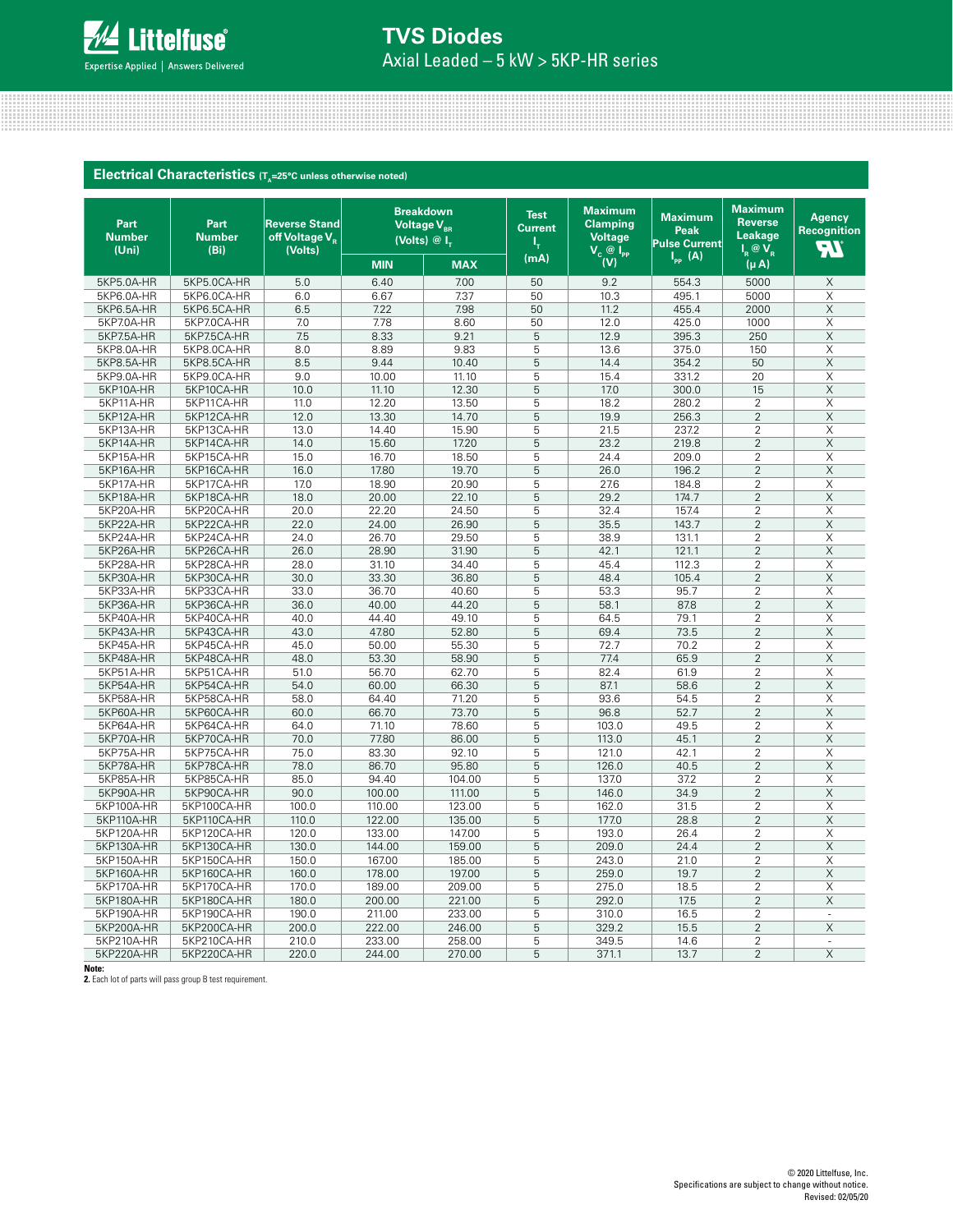## **Screen Process**

| 100% Vision Inspection                                                                                      | MIL-STD-750 method 2074           |
|-------------------------------------------------------------------------------------------------------------|-----------------------------------|
| 100% High Temperature Storage Life (168hrs, 175°C)                                                          | MIL-STD-750 method 1031           |
| 100% Temperature Cycle Test (-55 to 150°C, 20 cycles, dwell time 15 min)                                    | MIL-STD-750 method 1051           |
| 100% Surge Test (2x)                                                                                        | MIL-STD-750 method 4066           |
| 100% HTRB 150°C Bias=VR(80% breakdown voltage, 96hrs, and each direction 96hrs for Bi-directional products) | MIL-STD-750 method 1038           |
| Final Electrical Test( 100% 3 sigma limit, 100% dynamic test and PAT limit)                                 | MIL-STD-750 method 4016.4021.4011 |
|                                                                                                             |                                   |

**Note:** Up-screen program can be specified by customer's request via contacting Littelfuse service

### **Group B Test Requirement**

| <b>Screen</b>    | <b>Method</b>                  | <b>Condition</b>                                                                                                  | Requirement                                                                                                      |
|------------------|--------------------------------|-------------------------------------------------------------------------------------------------------------------|------------------------------------------------------------------------------------------------------------------|
| Surge test       | 10/1000 µs Peak Pulse Waveform | Maximum clamping Voltage $(V_c)$ @ Peak<br>Pulse Current (I <sub>nn</sub> )                                       | Sample Size 45 perform 10x<br>Accept 0 failures                                                                  |
| Burn - In (HTRB) | MIL-STD-750, Method 1038.5     | Applied voltage<br>100% V.@150°C                                                                                  | Sample size 45<br>340 hours (680 hours for bi-direction products, each<br>direction 340 hours) Accept 0 failures |
| Electrical test  | --                             | $I_{\scriptscriptstyle{B}}@V_{\scriptscriptstyle{B}}$ , $V(I_{\scriptscriptstyle{BB}})@I_{\scriptscriptstyle{T}}$ | Sample size 45<br>Accept 0 failures                                                                              |

## **I-V Curve Characteristics**



**P<sub>PPM</sub> Peak Pulse Power Dissipation** -- Max power dissipation

- **Stand-off Voltage** -- Maximum voltage that can be applied to the TVS without operation
- 
- **V<sub>es</sub> Breakdown Voltage** -- Maximum voltage that flows though the TVS at a specified test current (IT)<br>**V<sub>c</sub> Clamping Voltage** -- Peak voltage measured across the TVS at a specified Ippm (peak impulse current)
- **I<sub>R</sub> Reverse Leakage Current** -- Current measured at V<sub>R</sub><br>V<sub>F</sub> Forward Voltage Drop for Uni-directional
- 

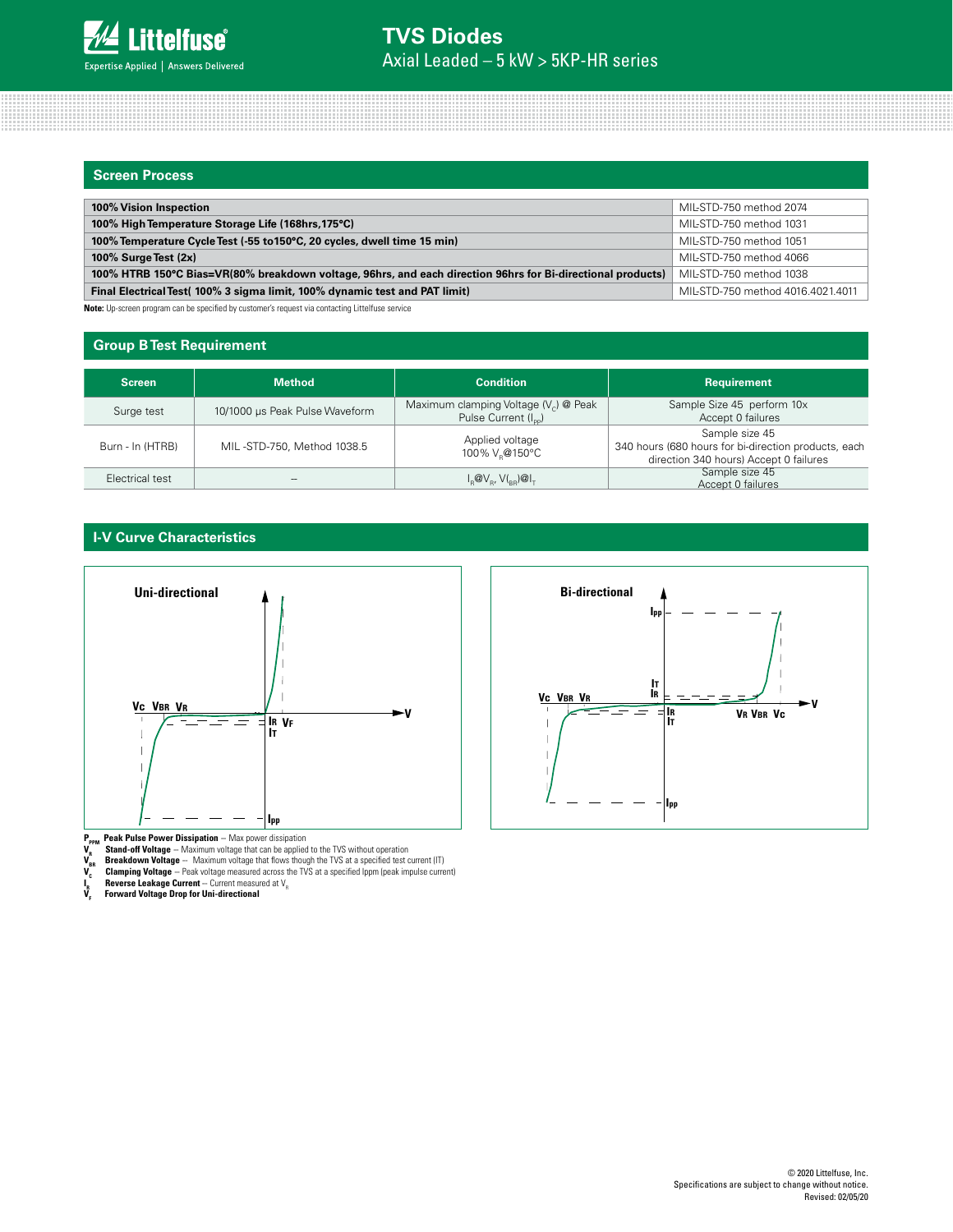

Ratings and Characteristic Curves (T<sub>A</sub>=25°C unless otherwise noted)

## **Figure 1 - TVS Transients Clamping Waveform**



**Figure 3 - Peak Pulse Power Derating Curve Figure 4 - Pulse Waveform**









#### **Figure 2 - Peak Pulse Power Rating Curve**





**Figure 6 - Typical Transient Thermal Impedance**



© 2020 Littelfuse, Inc. Specifications are subject to change without notice. Revised: 02/05/20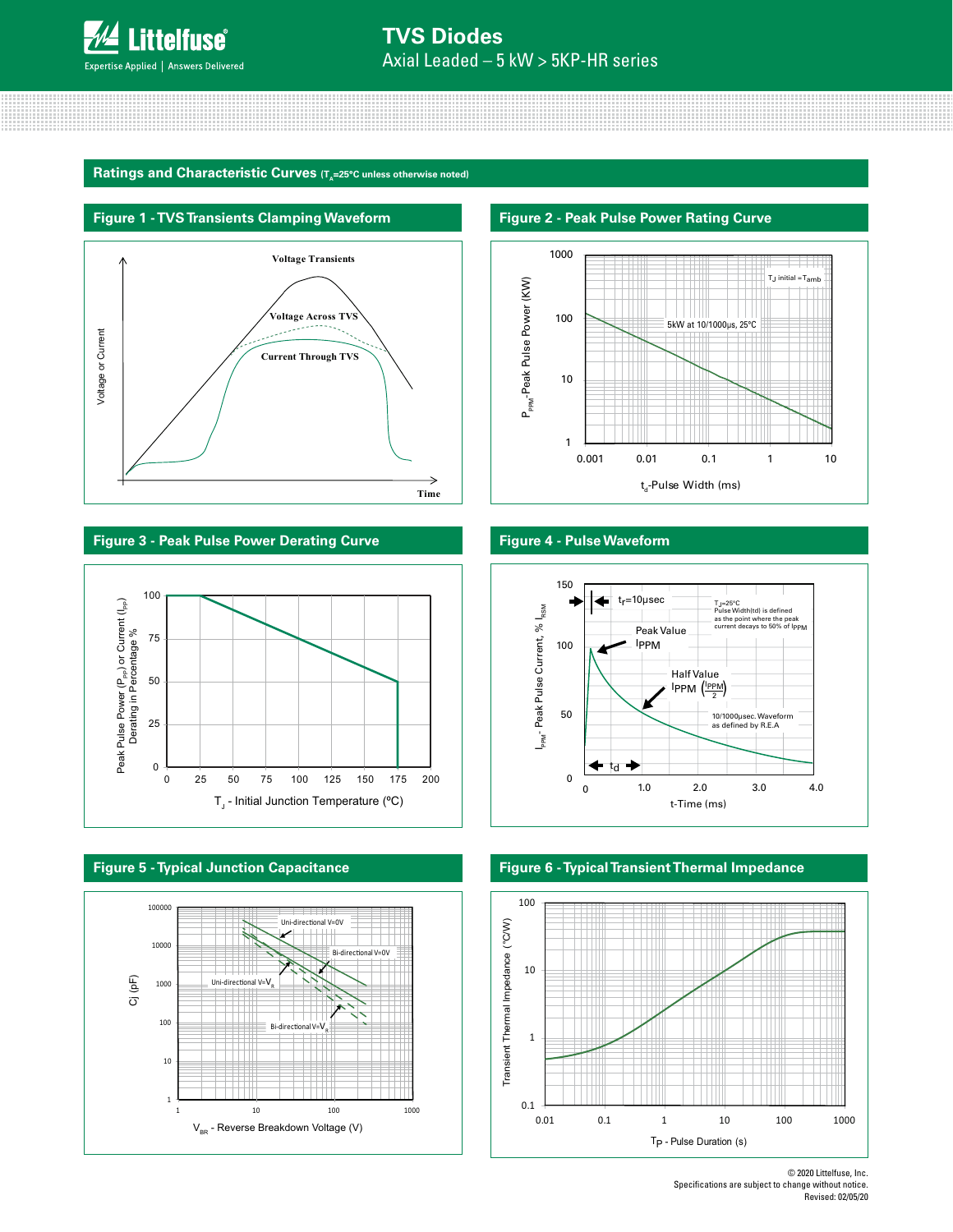

**Figure 7 - Maximum Non-Repetitive Peak Forward Surge Current Uni-Directional Only**



## **Physical Specifications**

| Weight          | $0.07$ oz., $2.1q$                                 |
|-----------------|----------------------------------------------------|
| Case            | P600 molded plastic body over passivated junction. |
| <b>Polarity</b> | Color band denotes the cathode except Bipolar.     |
| <b>Terminal</b> | Matte Tin axial leads, solderable per JESD22-B102. |

## **Figure 8 - Peak Forward Voltage Drop vs Peak Forward Current (Typical Values)**



## **Environmental Specifications**

| <b>High Temp. Storage</b>  | JESD22-A103 |
|----------------------------|-------------|
| <b>HTRB</b>                | JESD22-A108 |
| <b>Temperature Cycling</b> | JESD22-A104 |
| H3TRB                      | JESD22-A101 |
| <b>RSH</b>                 | JESD22-B106 |



## **Part Marking System**



## **Packing Options**

| <b>Part Number</b> | Component<br>Package | Quantitv | Packaging<br><b>Option</b> | <b>Packaging Specification</b> |
|--------------------|----------------------|----------|----------------------------|--------------------------------|
| 5KPxxxXX-HR        | P600                 | 800      | Tape & Reel                | EIA STD RS-296                 |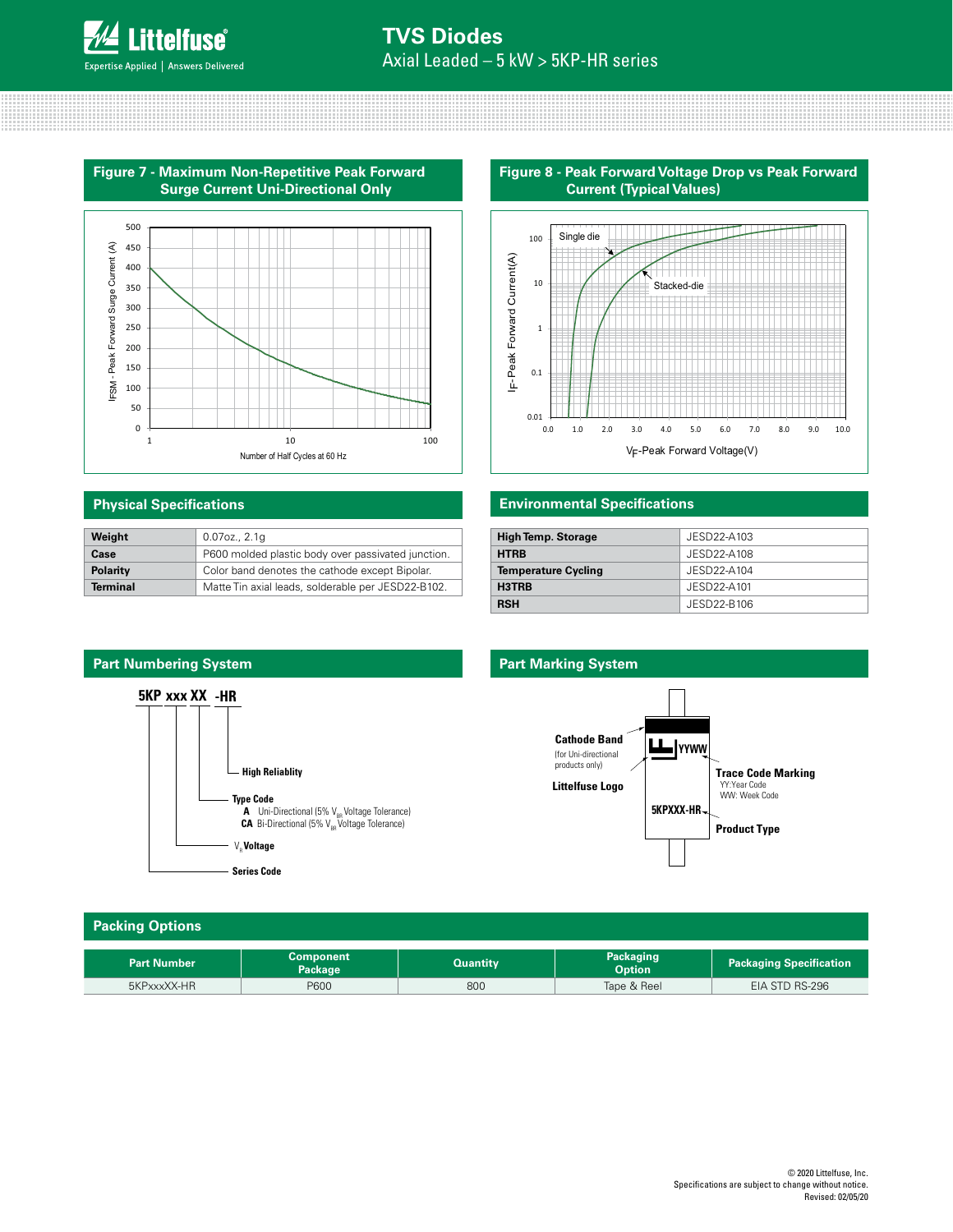

## Axial Leaded – 5 kW > 5KP-HR series **TVS Diodes**

**Dimensions**



| <b>Dimensions</b> |            | <b>Inches</b>            | <b>Millimeters</b> |                          |  |  |  |  |
|-------------------|------------|--------------------------|--------------------|--------------------------|--|--|--|--|
|                   | <b>Min</b> | <b>Max</b>               | <b>Min</b>         | <b>Max</b>               |  |  |  |  |
|                   | 1.000      | $\overline{\phantom{a}}$ | 25.40              | $\overline{\phantom{a}}$ |  |  |  |  |
| в                 | 0.340      | 0.360                    | 8.60               | 9.10                     |  |  |  |  |
| c                 | 0.048      | 0.054                    | 1.22               | 1.36                     |  |  |  |  |
|                   | 0.340      | 0.360                    | 8.60               | 9.10                     |  |  |  |  |

## **RTCA/DO-160G Wave 3**



**Tape and Reel Specification**



**Recess Depth Max. 0.75 (19.05)**

## **RTCA/DO-160G Wave 4 and Wave 5**



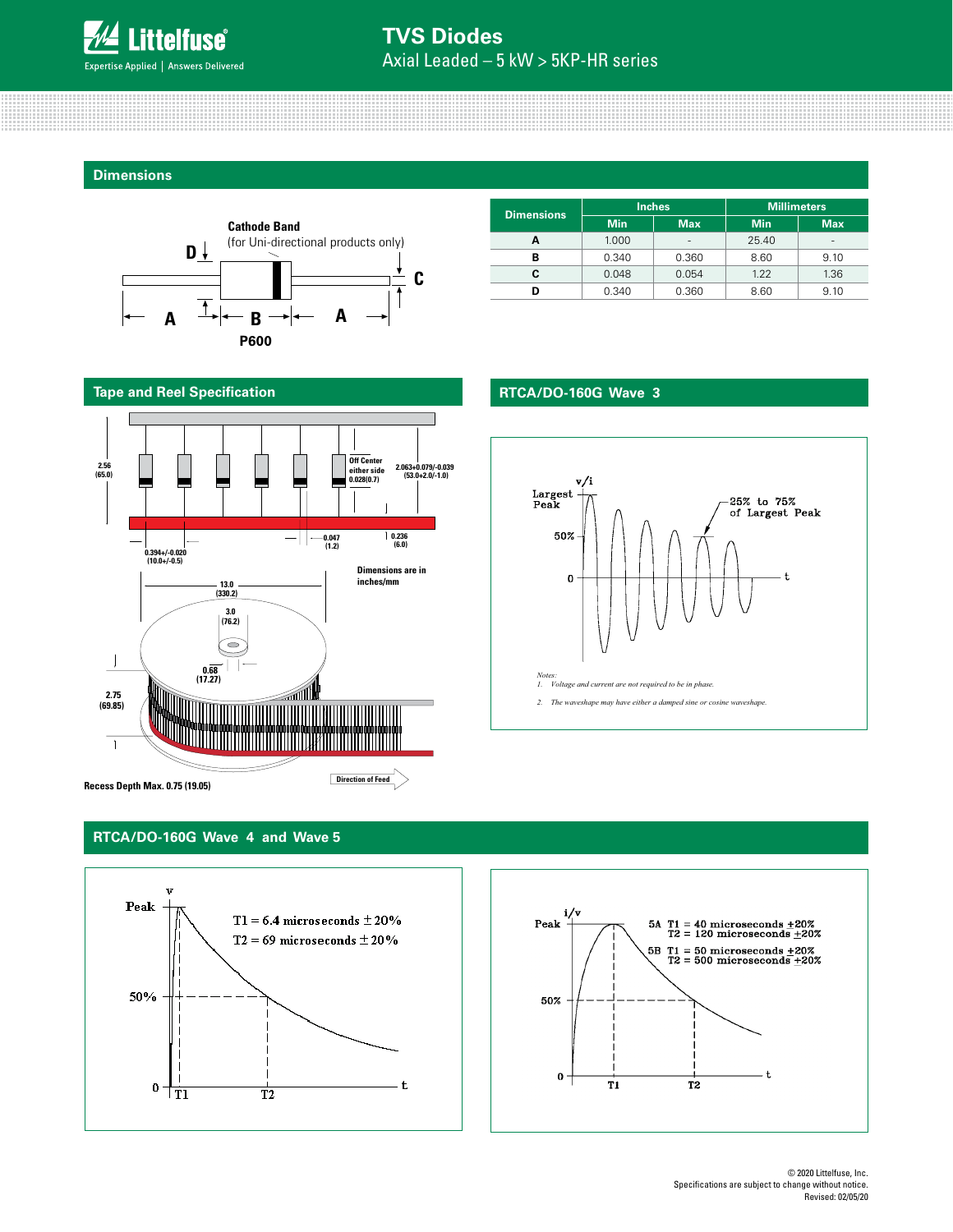

## Axial Leaded – 5 kW > 5KP-HR series **TVS Diodes**

#### **Pin Injection Protection Per RTCA/DO-160G**

|                        | <b>25C</b>               |                |              |                          |                          |                          |                                    | <b>70C</b>                     |                |                          |                          |                          |                               |                                                      | 120C         |                          |                          |                          |                                |                          |
|------------------------|--------------------------|----------------|--------------|--------------------------|--------------------------|--------------------------|------------------------------------|--------------------------------|----------------|--------------------------|--------------------------|--------------------------|-------------------------------|------------------------------------------------------|--------------|--------------------------|--------------------------|--------------------------|--------------------------------|--------------------------|
| Part                   | Part                     | <b>Wave</b>    |              | <b>Wave 4</b>            |                          |                          | <b>Wave 5a</b>                     |                                | <b>Wave</b>    |                          | <b>Wave 4</b>            |                          |                               | Wave 5a                                              | <b>Wave</b>  |                          | <b>Wave 4</b>            |                          |                                | Wave 5a                  |
| <b>Number</b>          | <b>Number</b>            | 3              |              | (6.4/69us)               |                          |                          | (40/120us)                         |                                | 3              |                          | (6.4/69us)               |                          |                               | (40/120us)                                           | 3            |                          | (6.4/69us)               |                          |                                | (40/120us)               |
| (Uni)                  | (B <sub>i</sub> )        | L <sub>5</sub> | L3           | L4                       | L5                       | L3                       | L4                                 | L5                             | L <sub>5</sub> | L3                       | L4                       | L5                       | L <sub>3</sub>                | L4                                                   | L5           | L3                       | L4                       | L5                       | L <sub>3</sub>                 | L4                       |
|                        |                          | 128A           | 60A          | 150A                     | 320A                     | 300A                     | 750A                               | 1600A                          | 128A           | 60A                      | 150A                     | 320A                     | 300A                          | 750A                                                 | 128A         | 60A                      | 150A                     | 320A                     | 300A                           | 750A                     |
| 5KP5.0A-HR             | 5KP5.0CA-HR              | pass           | pass         | pass                     | pass                     | pass                     | pass                               | pass                           | pass           | pass                     | pass                     | pass                     | pass                          | pass                                                 | pass         | pass                     | pass                     | pass                     | pass                           | pass                     |
| 5KP6.0A-HR             | 5KP6.0CA-HR              | pass           | pass         | pass                     | pass                     | pass                     | pass                               | pass                           | pass           | pass                     | pass                     | pass                     | pass                          | pass                                                 | pass         | pass                     | pass                     | pass                     | pass                           | pass                     |
| 5KP6.5A-HR             | 5KP6.5CA-HR              | pass           | pass         | pass                     | pass                     | pass                     | pass                               | pass                           | pass           | pass                     | pass                     | pass                     | pass                          | pass                                                 | pass         | pass                     | pass                     | pass                     | pass                           | pass                     |
| 5KP7.0A-HR             | 5KP7.0CA-HR              | pass           | pass         | pass                     | pass                     | pass                     | pass                               | pass                           | pass           | pass                     | pass                     | pass                     | pass                          | pass                                                 | pass         | pass                     | pass                     | pass                     | pass                           | pass                     |
| 5KP7.5A-HR             | 5KP7.5CA-HR              | pass           | pass         | pass                     | pass                     | pass                     | pass                               | $\overline{\phantom{a}}$       | pass           | pass                     | pass                     | pass                     | pass                          | pass                                                 | pass         | pass                     | pass                     | pass                     | pass                           | pass                     |
| 5KP8.0A-HR             | 5KP8.0CA-HR              | pass           | pass         | pass                     | pass                     | pass                     | pass                               | $\overline{\phantom{a}}$       | pass           | pass                     | pass                     | pass                     | pass                          | pass                                                 | pass         | pass                     | pass                     | pass                     | pass                           | pass                     |
| 5KP8.5A-HR             | 5KP8.5CA-HR              | pass           | pass         | pass                     | pass                     | pass                     | pass                               | $\overline{\phantom{a}}$       | pass           | pass                     | pass                     | pass                     | pass                          | pass                                                 | pass         | pass                     | pass                     | pass                     | pass                           | pass                     |
| 5KP9.0A-HR             | 5KP9.0CA-HR              | pass           | pass         | pass                     | pass                     | pass                     | pass                               | $\overline{\phantom{a}}$<br>÷. | pass           | pass                     | pass                     | pass                     | pass                          | pass                                                 | pass         | pass                     | pass                     | pass                     | pass                           | pass                     |
| 5KP10A-HR              | 5KP10CA-HR               | pass           | pass         | pass                     | pass                     | pass                     | pass                               |                                | pass           | pass                     | pass                     | pass                     | pass                          | pass                                                 | pass         | pass                     | pass                     | pass                     | pass                           | pass                     |
| 5KP11A-HR              | 5KP11CA-HR               | pass           | pass         | pass                     | pass                     | pass                     | pass                               | $\sim$                         | pass           | pass                     | pass                     | pass                     | pass                          | pass                                                 | pass         | pass                     | pass                     | pass                     | pass                           | pass                     |
| 5KP12A-HR              | 5KP12CA-HR               | pass           | pass         | pass                     | pass                     | pass                     | pass                               | $\overline{\phantom{a}}$       | pass           | pass                     | pass                     | pass                     | pass                          | pass                                                 | pass         | pass                     | pass                     | pass                     | pass                           | $\overline{\phantom{a}}$ |
| 5KP13A-HR<br>5KP14A-HR | 5KP13CA-HR<br>5KP14CA-HR | pass           | pass         | pass                     | pass                     | pass                     | pass                               | ä,                             | pass           | pass                     | pass                     | pass                     | pass                          | pass                                                 | pass         | pass                     | pass                     | pass                     | pass                           | $\overline{\phantom{a}}$ |
|                        |                          | pass           | pass         | pass                     | pass                     | pass                     | pass                               | $\overline{\phantom{a}}$       | pass           | pass                     | pass                     | pass                     | pass                          | pass                                                 | pass         | pass                     | pass                     | pass                     | pass                           | $\overline{\phantom{a}}$ |
| 5KP15A-HR              | 5KP15CA-HR               | pass           | pass         | pass                     | pass                     | pass                     | pass                               | ×.                             | pass           | pass                     | pass                     | pass                     | pass                          | pass                                                 | pass         | pass                     | pass                     | pass                     | pass                           | $\sim$                   |
| 5KP16A-HR              | 5KP16CA-HR               | pass           | pass         | pass                     | pass                     | pass                     | $\overline{\phantom{a}}$           | $\overline{\phantom{a}}$       | pass           | pass                     | pass                     | pass                     | pass                          | $\overline{\phantom{a}}$                             | pass         | pass                     | pass                     | pass                     | pass                           | $\overline{\phantom{a}}$ |
| 5KP17A-HR              | 5KP17CA-HR               | pass           | pass         | pass                     | pass                     | pass                     | $\overline{\phantom{a}}$<br>$\sim$ | ä,<br>$\overline{\phantom{a}}$ | pass           | pass                     | pass                     | pass                     | pass                          | $\overline{\phantom{a}}$<br>$\overline{\phantom{a}}$ | pass         | pass                     | pass                     | pass                     | pass                           | $\sim$                   |
| 5KP18A-HR              | 5KP18CA-HR               | pass           | pass         | pass                     | pass                     | pass                     |                                    |                                | pass           | pass                     | pass                     | pass                     | pass                          |                                                      | pass         | pass                     | pass                     | pass                     | pass                           |                          |
| 5KP20A-HR              | 5KP20CA-HR               | pass           | pass         | pass                     | pass                     | pass                     | ٠<br>$\mathbf{r}$                  | $\overline{\phantom{a}}$<br>÷. | pass           | pass                     | pass                     | pass                     | pass<br>$\overline{a}$        | ÷<br>$\overline{a}$                                  | pass         | pass                     | pass                     | pass                     | $\sim$<br>÷                    | ÷<br>÷.                  |
| 5KP22A-HR              | 5KP22CA-HR               | pass           | pass         | pass                     | pass                     | pass                     |                                    |                                | pass           | pass                     | pass                     | pass                     |                               |                                                      | pass         | pass                     | pass                     | pass                     |                                |                          |
| 5KP24A-HR              | 5KP24CA-HR               | pass           | pass         | pass                     | pass                     | pass                     | $\overline{\phantom{a}}$           | ä,                             | pass           | pass                     | pass                     | pass                     | $\overline{\phantom{a}}$      | $\overline{\phantom{a}}$                             | pass         | pass                     | pass                     | pass                     | $\overline{\phantom{a}}$       | $\sim$                   |
| 5KP26A-HR              | 5KP26CA-HR               | pass           | pass         | pass                     | pass                     | pass                     | $\overline{\phantom{a}}$           | $\overline{a}$                 | pass           | pass                     | pass                     | pass                     | $\overline{\phantom{a}}$<br>÷ | $\overline{\phantom{a}}$<br>÷,                       | pass         | pass                     | pass                     | pass                     | $\overline{\phantom{a}}$<br>×. | ×,                       |
| 5KP28A-HR<br>5KP30A-HR | 5KP28CA-HR<br>5KP30CA-HR | pass           | pass         | pass                     | pass                     | pass                     | $\overline{\phantom{a}}$<br>$\sim$ | ÷,<br>$\overline{\phantom{a}}$ | pass           | pass                     | pass                     | pass                     | $\overline{\phantom{a}}$      | $\overline{\phantom{a}}$                             | pass         | pass                     | pass                     | pass                     | $\sim$                         | $\sim$                   |
| 5KP33A-HR              | 5KP33CA-HR               | pass           | pass         | pass                     | pass                     | pass<br>÷.               |                                    | ÷.                             | pass           | pass                     | pass                     | pass                     | ÷                             | ÷,                                                   | pass         | pass                     | pass                     | pass<br>×,               | $\sim$                         | $\sim$                   |
| 5KP36A-HR              | 5KP36CA-HR               | pass<br>pass   | pass<br>pass | pass<br>pass             | pass<br>pass             | $\overline{\phantom{a}}$ | $\overline{\phantom{a}}$           | $\sim$                         | pass           | pass<br>pass             | pass<br>pass             | pass<br>pass             | $\overline{\phantom{a}}$      | $\sim$                                               | pass         | pass<br>pass             | pass<br>pass             | $\overline{\phantom{a}}$ | $\sim$                         | $\sim$                   |
| 5KP40A-HR              | 5KP40CA-HR               | pass           | pass         | pass                     | pass                     | $\overline{\phantom{a}}$ |                                    | $\overline{\phantom{a}}$       | pass<br>pass   | pass                     | pass                     | pass                     | $\overline{\phantom{a}}$      | $\overline{\phantom{a}}$                             | pass<br>pass | pass                     | pass                     | $\sim$                   | $\sim$                         | $\overline{\phantom{a}}$ |
| 5KP43A-HR              | 5KP43CA-HR               | pass           | pass         | pass                     | pass                     | $\overline{\phantom{a}}$ | $\overline{\phantom{a}}$           | $\overline{\phantom{a}}$       | pass           | pass                     | pass                     | pass                     | $\sim$                        | $\mathcal{L}$                                        | pass         | pass                     | pass                     | $\mathcal{L}$            | $\mathcal{L}$                  | $\mathcal{L}$            |
| 5KP45A-HR              | 5KP45CA-HR               | pass           | pass         | pass                     | pass                     | $\sim$                   | $\sim$                             | $\sim$                         | pass           | pass                     | pass                     | $\sim$                   | $\sim$                        | ÷.                                                   | pass         | pass                     | pass                     | $\sim$                   | $\sim$                         | $\sim$                   |
| 5KP48A-HR              | 5KP48CA-HR               | pass           | pass         | pass                     | pass                     | ÷                        |                                    | $\overline{a}$                 | pass           | pass                     | pass                     | ÷.                       | ÷.                            | ÷.                                                   | pass         | pass                     | pass                     | ÷.                       | ÷.                             | ÷.                       |
| 5KP51A-HR              | 5KP51CA-HR               | pass           | pass         | pass                     | pass                     | $\overline{\phantom{a}}$ | ÷.                                 | ×,                             | pass           | pass                     | $\sim$                   | $\sim$                   | $\sim$                        | $\sim$                                               | pass         | pass                     | $\sim$                   | $\sim$                   | $\sim$                         | $\overline{\phantom{a}}$ |
| 5KP54A-HR              | 5KP54CA-HR               | pass           | pass         | pass                     | pass                     | $\overline{\phantom{a}}$ |                                    | $\overline{\phantom{a}}$       | pass           | pass                     | $\overline{\phantom{a}}$ | $\overline{\phantom{a}}$ | $\overline{\phantom{a}}$      | $\overline{\phantom{a}}$                             | pass         | pass                     | $\sim$                   | $\overline{\phantom{a}}$ | $\overline{\phantom{a}}$       | $\overline{\phantom{a}}$ |
| 5KP58A-HR              | 5KP58CA-HR               | pass           | pass         | pass                     | pass                     | $\sim$                   |                                    | $\overline{\phantom{a}}$       | pass           | pass                     | ÷                        | $\sim$                   | ÷.                            | ÷.                                                   | pass         | pass                     | ÷.                       | ÷.                       | ÷.                             | ÷.                       |
| 5KP60A-HR              | 5KP60CA-HR               | pass           | pass         | pass                     | pass                     | $\overline{\phantom{a}}$ | $\overline{\phantom{a}}$           | $\overline{\phantom{a}}$       | pass           | pass                     | $\sim$                   | $\overline{\phantom{a}}$ | $\overline{\phantom{a}}$      | $\overline{\phantom{a}}$                             | pass         | pass                     | $\overline{\phantom{a}}$ | $\overline{\phantom{a}}$ | $\overline{\phantom{a}}$       | $\sim$                   |
| 5KP64A-HR              | 5KP64CA-HR               | pass           | pass         | pass                     | pass                     | ×.                       |                                    | ÷.                             | pass           | pass                     | $\overline{\phantom{a}}$ | ÷.                       | ÷.                            | ÷.                                                   | pass         | pass                     | $\sim$                   | ÷.                       | $\sim$                         | ÷.                       |
| 5KP70A-HR              | 5KP70CA-HR               | pass           | pass         | pass                     | pass                     | $\overline{\phantom{a}}$ | $\sim$                             | $\overline{\phantom{a}}$       | pass           | pass                     | $\overline{\phantom{a}}$ | $\overline{\phantom{a}}$ | $\overline{\phantom{a}}$      | $\overline{\phantom{a}}$                             | pass         | pass                     | $\overline{\phantom{a}}$ | $\sim$                   | $\overline{\phantom{a}}$       | $\overline{\phantom{a}}$ |
| 5KP75A-HR              | 5KP75CA-HR               | pass           | pass         | pass                     | ×.                       | ×.                       |                                    | ÷,                             | pass           | pass                     | ×                        | $\overline{\phantom{a}}$ | ÷,                            | ÷.                                                   | pass         | pass                     | ×                        | ÷.                       | ÷.                             | $\overline{\phantom{a}}$ |
| 5KP78A-HR              | 5KP78CA-HR               | pass           | pass         | pass                     | $\overline{\phantom{a}}$ | $\overline{\phantom{a}}$ | ÷.                                 | L.                             | pass           | pass                     | $\overline{\phantom{a}}$ | ÷.                       | $\overline{\phantom{a}}$      | $\overline{\phantom{a}}$                             | pass         | pass                     | $\overline{\phantom{a}}$ | ÷.                       | $\overline{\phantom{a}}$       | $\mathbf{r}$             |
| 5KP85A-HR              | 5KP85CA-HR               | pass           | pass         | pass                     | $\sim$                   | ×.                       | ÷.                                 | ä,                             | pass           | pass                     | $\sim$                   | $\overline{\phantom{a}}$ | ÷.                            | $\overline{\phantom{a}}$                             | pass         | pass                     | ÷                        | ×                        | ×                              | ÷                        |
| 5KP90A-HR              | 5KP90CA-HR               | pass           | pass         | pass                     |                          | ÷,                       |                                    |                                | pass           | pass                     | $\overline{\phantom{a}}$ | ÷,                       | L.                            |                                                      | pass         | pass                     | $\overline{\phantom{a}}$ | L,                       | $\overline{a}$                 |                          |
| 5KP100A-HR             | 5KP100CA-HR              | pass           | pass         | pass                     | ä,                       | ÷.                       |                                    | ×.                             | pass           | pass                     | ÷.                       | ÷,                       | $\sim$                        | $\sim$                                               | pass         | pass                     | $\mathbf{r}$             | $\sim$                   | $\sim$                         | ÷.                       |
| 5KP110A-HR             | 5KP110CA-HR              | pass           | pass         | $\overline{\phantom{a}}$ | $\overline{\phantom{a}}$ | $\overline{\phantom{a}}$ |                                    | ÷,                             | pass           | $\overline{\phantom{a}}$ | $\overline{\phantom{a}}$ | $\overline{a}$           | $\overline{\phantom{a}}$      | $\overline{\phantom{a}}$                             | pass         | $\overline{\phantom{a}}$ | $\overline{\phantom{a}}$ | $\overline{\phantom{a}}$ | $\sim$                         | $\overline{\phantom{a}}$ |
| 5KP120A-HR             | 5KP120CA-HR              | pass           | pass         | ٠                        | ×.                       | ×.                       |                                    | $\overline{\phantom{a}}$       | pass           | $\sim$                   | $\sim$                   | ÷.                       | $\sim$                        | ×.                                                   | pass         | $\sim$                   | $\sim$                   | $\sim$                   | $\sim$                         | ×.                       |
| 5KP130A-HR             | 5KP130CA-HR              | pass           | pass         | $\overline{\phantom{a}}$ | $\overline{\phantom{a}}$ | $\overline{\phantom{a}}$ | $\overline{\phantom{a}}$           | $\overline{\phantom{a}}$       | pass           | $\sim$                   | $\sim$                   | $\sim$                   | $\sim$                        | $\overline{\phantom{a}}$                             | pass         | $\overline{\phantom{a}}$ | $\sim$                   | $\overline{\phantom{a}}$ | $\sim$                         | $\sim$                   |
| 5KP150A-HR             | 5KP150CA-HR              | pass           | pass         | $\sim$                   | ÷,                       | ä,                       |                                    | ä,                             | pass           | ä,                       | $\overline{\phantom{a}}$ | ä,                       | $\overline{\phantom{a}}$      | ÷,                                                   | pass         | ä,                       | $\overline{\phantom{a}}$ | $\sim$                   | $\sim$                         | $\overline{\phantom{a}}$ |
| 5KP160A-HR             | 5KP160CA-HR              | pass           | pass         | $\mathbf{r}$             | L.                       | $\overline{\phantom{a}}$ | $\overline{\phantom{a}}$           | $\overline{\phantom{a}}$       | pass           | $\overline{\phantom{a}}$ | $\overline{\phantom{a}}$ | $\overline{\phantom{a}}$ | $\mathbf{r}$                  | $\mathbf{r}$                                         | pass         | $\mathbf{r}$             | $\mathbf{r}$             | $\overline{\phantom{a}}$ | $\overline{\phantom{a}}$       | $\mathcal{L}$            |
| 5KP170A-HR             | 5KP170CA-HR              | pass           | pass         | $\sim$                   | ÷.                       | $\sim$                   | $\sim$                             | ÷.                             | pass           | $\sim$                   | $\sim$                   | ×.                       | $\sim$                        | $\sim$                                               | pass         | $\sim$                   | $\sim$                   | $\sim$                   | ×.                             | $\sim$                   |
| 5KP180A-HR             | 5KP180CA-HR              | pass           | pass         | $\mathcal{L}$            | $\overline{a}$           | $\sim$                   | $\sim$                             | $\overline{\phantom{a}}$       | pass           | $\mathbf{r}$             | $\sim$                   | $\overline{a}$           | $\mathcal{L}$                 | $\mathcal{L}$                                        | pass         | $\mathcal{L}$            | $\mathcal{L}$            | $\sim$                   | $\mathcal{L}$                  | $\sim$                   |
| 5KP190A-HR             | 5KP190CA-HR              | pass           | pass         | $\overline{\phantom{a}}$ | $\overline{\phantom{a}}$ | $\overline{\phantom{a}}$ | ×                                  | $\overline{\phantom{a}}$       | pass           | ٠                        | ×.                       | $\sim$                   | $\sim$                        | $\sim$                                               | pass         | $\sim$                   | $\sim$                   | $\sim$                   | $\sim$                         | $\sim$                   |
| 5KP200A-HR             | 5KP200CA-HR              | pass           | pass         |                          |                          |                          |                                    |                                | pass           |                          |                          |                          |                               |                                                      | pass         |                          |                          |                          |                                |                          |
| 5KP210A-HR             | 5KP210CA-HR              | pass           | pass         | ٠                        | ä,                       |                          |                                    | ä,                             | pass           | ÷,                       | ÷.                       | ä,                       | ÷.                            | ÷,                                                   | pass         | ÷                        | ÷,                       | ÷.                       | ÷.                             | $\overline{\phantom{a}}$ |
| 5KP220A-HR             | 5KP220CA-HR              | pass           | pass         | $\overline{\phantom{a}}$ |                          |                          |                                    |                                | pass           |                          | $\overline{\phantom{a}}$ |                          | $\overline{\phantom{a}}$      | $\overline{\phantom{a}}$                             | pass         |                          |                          |                          |                                |                          |

**Note:**

**1.** L1 = Level1, L2 = Level 2, L3 = Level 3, L4 = Level 4, L5 = Level 5

Disclaimer Notice - Information furnished is believed to be accurate and reliable. However, users should independently evaluate the suitability of and test each product selected for their own applications. Littelfuse produ